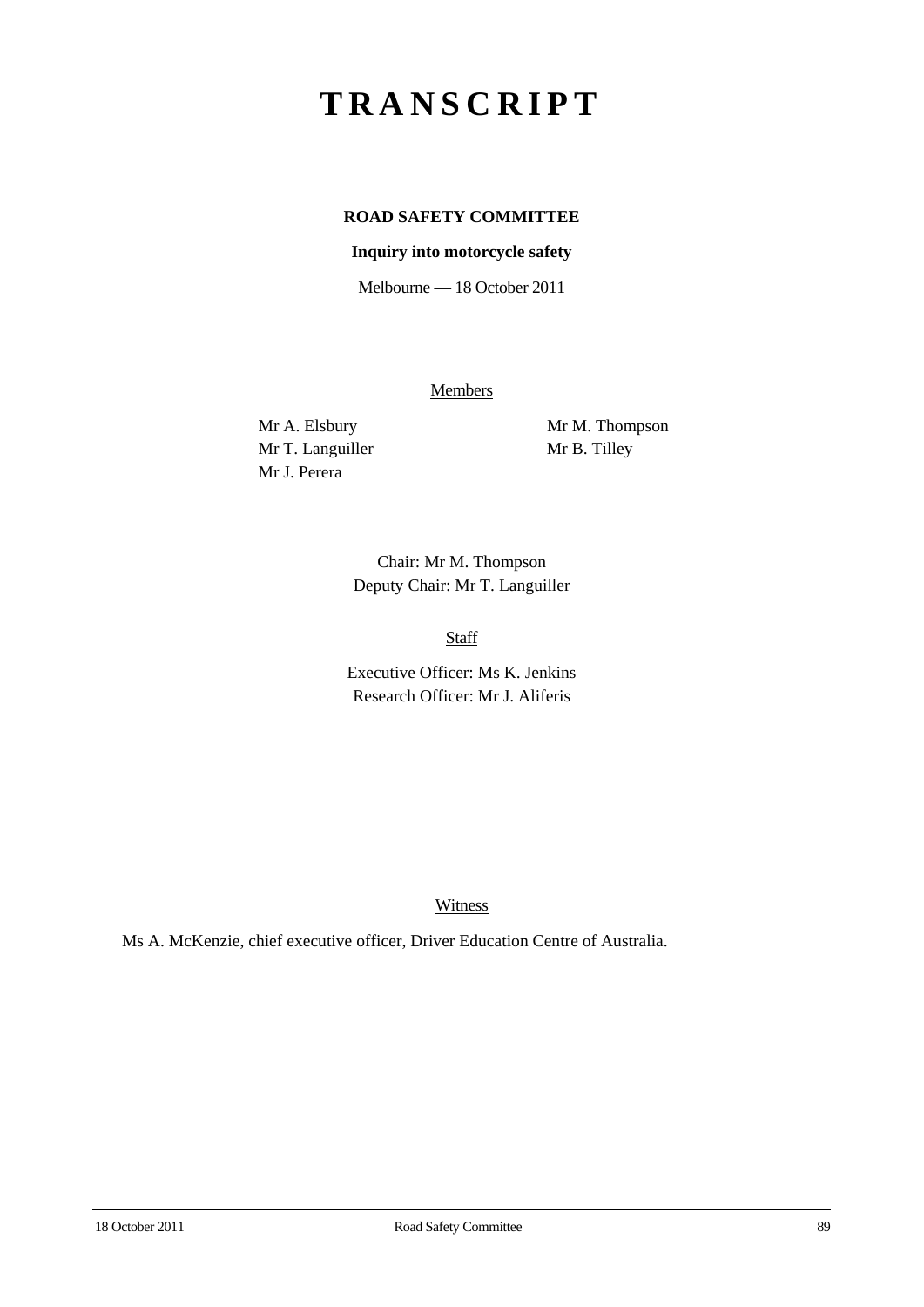**The CHAIR** — Welcome to the second day of hearings of the Victorian Parliament's Road Safety Committee hearings into motorcycle safety. The committee has received some 68 submissions, and there has been strong public interest in the proceedings thus far. I remind those in the gallery to turn off their mobile phones and to keep their background noise to a minimum. I also note for the record that Hansard staff are recording proceedings from now. Statements made on the record have the benefit of parliamentary privilege; outside the room that privilege will not continue. I ask observers to respect the rights of witnesses and the responsibilities of the committee by keeping background disturbance to a minimum.

I welcome Amanda McKenzie, the chief executive officer of DECA, to give evidence. I invite you, Amanda, to speak to the record, following which we will be pleased to ask you some questions. In the parliamentary arena we are accustomed to taking interjections, but we will give you the courtesy of enabling you to run through the material.

**Ms McKENZIE** — I thank the Parliament for giving us the opportunity of reinforcing the position that DECA provided as part of this inquiry. I would like to reinforce some of the key comments that we would like to make. The focus for DECA is to reinforce behaviour, so we believe that to address the issues around motorcycle incidents, accidents and unfortunate fatalities is around changing of behaviour, therefore spending a lot more time as part of the training to deal with behaviour, so we would say that looking at simulated training or scenario training and, if you refer to our submission, looking at static photograph images to reinforce the type of scenarios, and the ability to then discuss those scenarios — we feel that is an appropriate way of addressing some of these issues.

Understanding: I have recently conducted or participated in a motorcycle training and learners permit day. It is a controlled environment to a degree that you are in a controlled environment and training scenario. Once you have completed that one day of training you are out actually on the road, and you cannot actually simulate that in a training regime. There is also reinforcing behaviour to try and focus on elements of behaviour through simulated and scenario training.

The other issue that we would like to focus on also is the length of the course. Currently we do — and it is only DECA — an introductory course of 4 hours. That is focused on getting an understanding of the motorcycle. Our learners permit is a one-day course, and that goes to the licensing and rules around motorcycles, again familiarity around the motorcycle, and then doing probably about 4 hours of practical learning on a range. Then we have another one-day course, which is around getting your actual licence, which is 12 months later.

We also do advanced training. Again, our view is that probably 8 hours is not enough, and that we would look at certainly recommending to this inquiry that you need more time. We also would recommend — and it is probably a difficult scenario as to what the best course of action to address it is — to try and get on-road training, so you are having time with a trainer — designated route. If you look at normal licensing for heavy vehicle trucks, there are determined routes to do the licence, then something like that in being able to place people in, I suppose, not a controlled but semi-controlled area where you have got an instructor there, and again focusing around the behavioural type of aspects of the learning. That is what I wanted to say today and reinforce as part of our submission. I hand it over to the committee to ask any questions.

**The CHAIR** — Thank you very much, Amanda. I have a couple of background questions to ask you in relation to DECA. How long have you been at DECA?

**Ms McKENZIE** — I have been at DECA since the end of June 2009. I have been the chief executive officer since March of this year.

**The CHAIR** — I think I picked up that recently you have done a course yourself; is that right?

#### **Ms McKENZIE** — Yes.

**The CHAIR** — Do you hold a bike licence yourself?

**Ms McKENZIE** — I do. I have a permit — not an actual bike licence but a learner permit. I did that recently; about three weeks ago.

**Mr LANGUILLER** — I am sorry, what type of licence?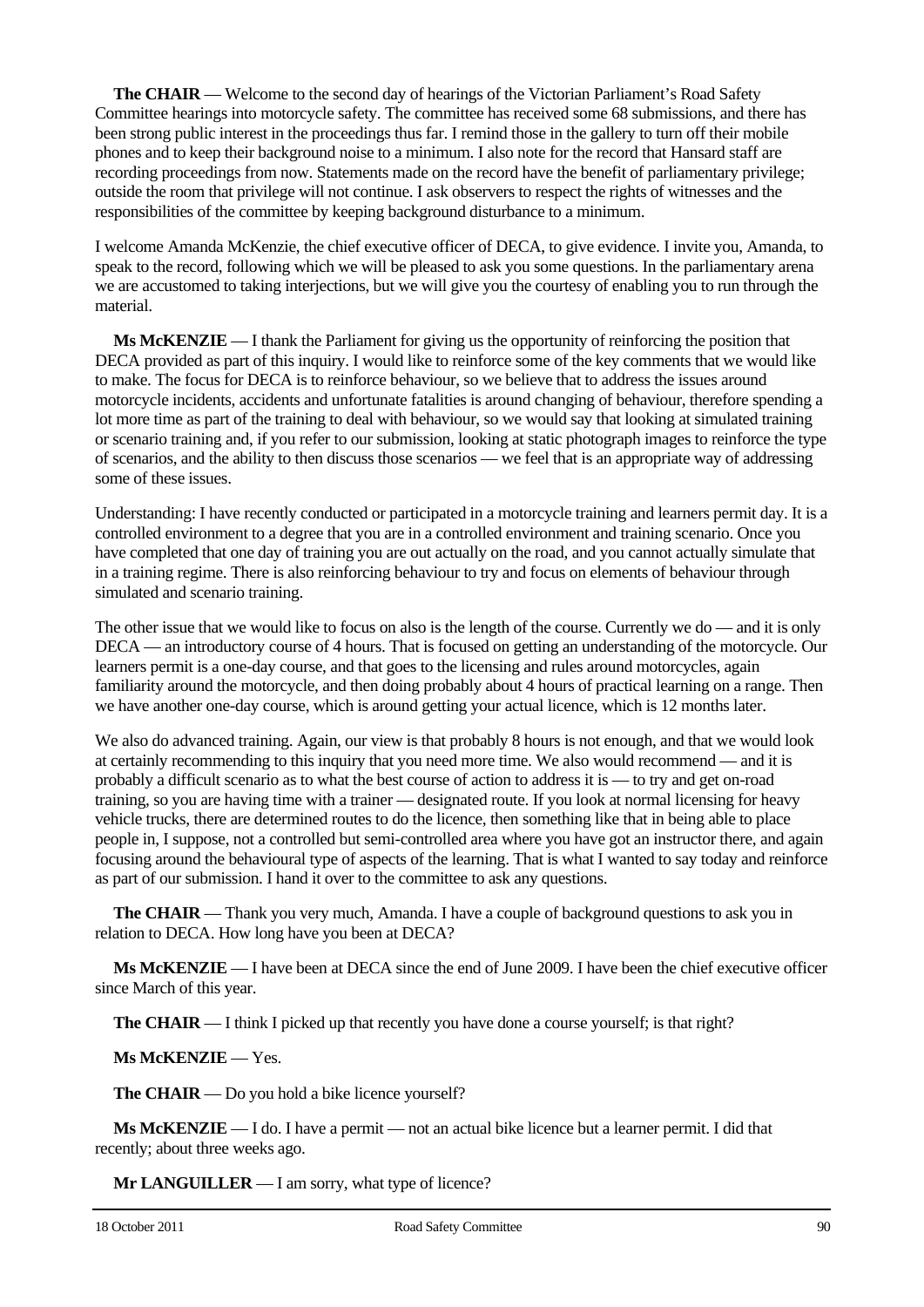**Ms McKENZIE** — It is a learner permit.

**The CHAIR** — One of our colleagues has the same status; he is not here to ask questions. Bill, we will start with you today. Can you start with the questions?

**Mr TILLEY** — Thanks, Chair. I am interested in the training itself and the commentary that DECA endorses, particularly the difference between on-road and off-road. The reason I am asking this question is to deal with balance and road craft. Where does DECA see the difference between on-road and off-road, rather than off-road being an opportunity to develop the skills required to be able to also operate a motorcycle on-road?

**Ms McKENZIE** — As in normally taking the motorcycle and riding it on a normal road scenario? So it is not off-road, as in off-road doing that sort of training; it is just on the normal road? Am I getting that question, Mr Tilley?

**Mr TILLEY** — Yes, in your submission you talk about the differences and suggest there should be a separate endorsement for off-road riding.

**Ms McKENZIE** — Yes, okay; that is dirt bikes.

#### **Mr TILLEY** — Yes.

**Ms McKENZIE** — Yes, sorry. Yes, I think with dirt bikes it is a different scenario. Am I clear, that you are talking about dirt bikes rather than just normal on-road motorcycles?

#### **Mr TILLEY** — Yes.

**Ms McKENZIE** — Because you are looking at — I suppose with off-road — more hazardous scenarios, so the learnings are different and the environment is different, compared to if you are doing motorcycling on a normal street, city roads, roads of that nature. I think there are differences, and therefore with the differences that you would experience on a dirt bike you would need to be able to provide training to address those different environments. To be able to take, I think, any scenario with motorcycles or just motor vehicles, heavy vehicles, it is about being able to understand the environments and be in a position to deal with those environments and recognise and assess those conditions, and be in a position not to put yourself into a difficult or risky situation.

**Mr TILLEY** — Going on from that, you commented that the training time is limited; I certainly agree with that principle. In the limited hours in a safe driving area with the road craft, are countermeasures a part of that riding? You talk about scenario training — —

**Ms McKENZIE** — Yes.

**Mr TILLEY** — and obstacles and those types of things; what types of skills in that limited time are put into — what I am leading to is that you can look at photographs and you can look at discussing scenarios, but motorcycle riding also becomes partly a muscle memory as well.

**Ms McKENZIE** — Part of our training is, with the scenarios we would do quick stops; we would also do training where you are taken through and have to go through an area at a slow pace and keep control of the bike. You are going around corners and manoeuvring through witches' hats and things like that, and that is a balancing. We do probably around 4 hours — that is my experience from recently doing it — over the period of the day. It is just getting the senses and the balancing throughout those practical scenarios.

**Mr TILLEY** — Which leads me to my next question. With the motorcycle itself and quick stops, does DECA have a view in relation to ABS?

**Ms McKENZIE** — We do. I do not know whether it is a kind of scientific view, but I think ABS can assist to some degree. But probably there has not been enough research from our point of view to be able to then make an informed decision about whether we go down that particular path and say that that should happen.

**Mr TILLEY** — Sure.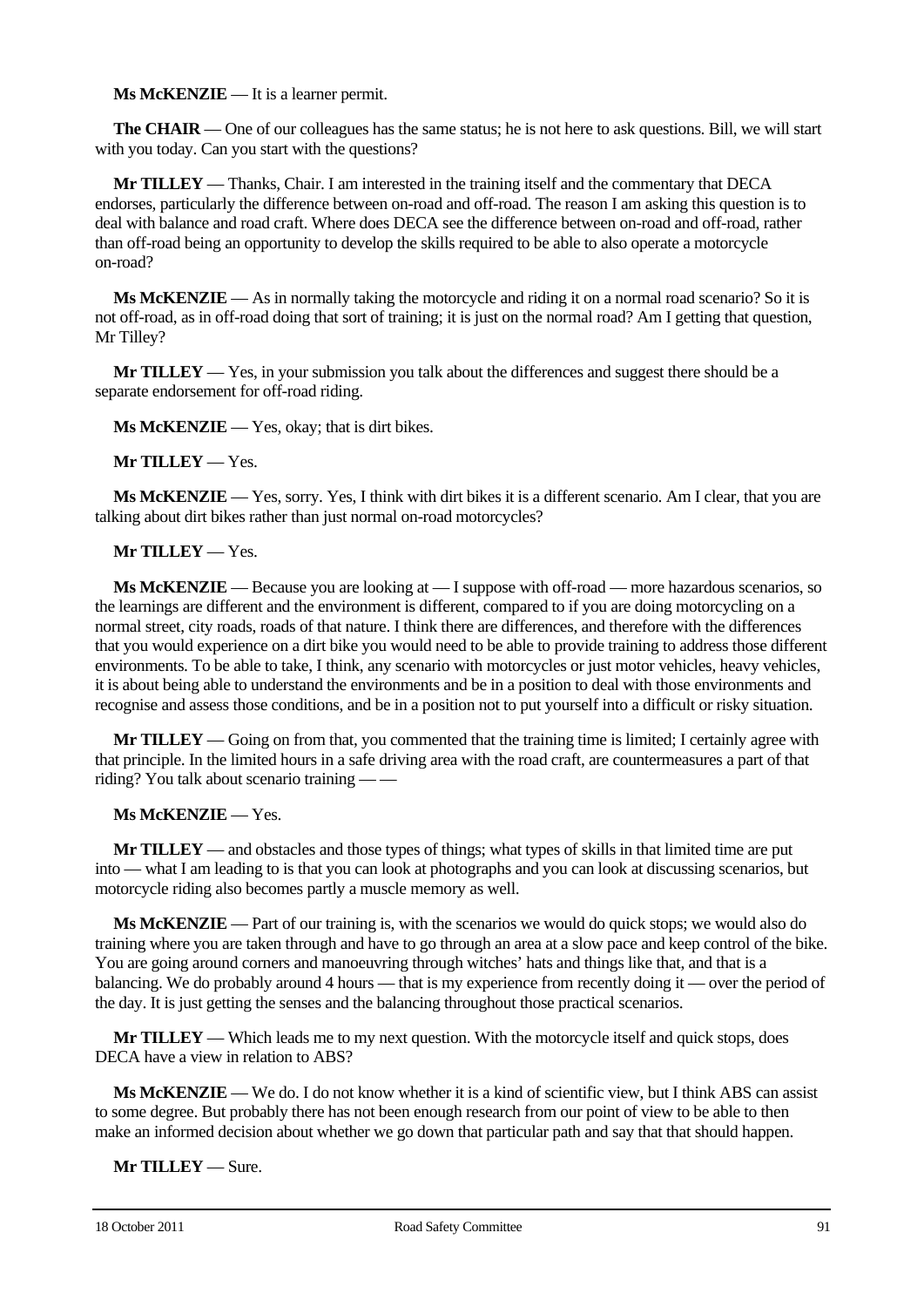**Mr LANGUILLER** — Thank you, Amanda. Can I just come back to your personal licence? Did you get that on an automatic or a manual with gears and all that?

**Ms McKENZIE** — Gears. As in my —?

**Mr LANGUILLER** — Yes, your personal licence.

**Ms McKENZIE** — Yes, I have a manual licence; I also have a heavy rigid licence, and that is syncro, and I recently got my learner permit for motorcycles. That is purely and simply for me as a CEO to be able to understand the type of training that we do and experience it firsthand.

**Mr LANGUILLER** — Thank you for that. My next question is: how would you propose to train drivers in attitudes and behaviours? I noted that in your submission and in the first comments you made today you said 'changing behaviour of riders'. I assume you are suggesting, given your experience as the CEO and the corporate knowledge you inherited from your predecessor, that there is a need for a change in behaviour — in other words, perhaps broadly your organisation thinks that riders do need to change and improve and that they do not have quite the right attitude? Can you comment on that? Also, given your experience, is there any one rider you have come across anecdotally — and I can comment from my own experience — who you have thought does not have the attitude to ride a bike and should not be on the road in order to protect his or her own safety and that of others? Would you care to comment?

**Ms McKENZIE** — It is interesting because having done the course but even observing motorcycle riders just as I go to and from work, learning the road rules and then seeing motorcyclists — and that is probably a general comment — but for one of the things I see is the adherence to the rules in regard to riding a bike. One of the other issues is protective clothing, and that is part of the training, that you must wear a helmet — yes, people wear helmets — but also the importance of the jacket, the importance of the pants and whether you wear leathers. It is having that protection. On weekends going to and from work you see motorcycle riders not adhering to that. How do you enforce that? You can enforce it through regulations. Does that work? Clearly not, because you see people do it all the time. If you are looking at ways to try to reinforce positive behaviours, it is about trying to start at the beginning so that when people come to DECA or any other organisation you place that person in a situation where you are training at the beginning in the positive behaviours: what is right, what is the best way of doing it. That is the way I think we should pursue.

**Mr LANGUILLER** — Further on driver behaviour, and given the role that your organisation plays, wouldn't it be fair to suggest that there is a need for a change in behaviour in terms of drivers of motor cars and trucks and others? By way of experience I have gone as a passenger with somebody in my family who rides a bike. We went along Smith Street — we did not go along the Hume Highway — and I was amazed between Victoria Parade and near the end of it at Queens Parade at the number of people who chucked U-turns and turned right in front of us to the left and to the right. We were doing between 10 and 30 kilometres an hour. Would it not also be fair to suggest that there needs to be a change in behaviour of drivers?

**Ms McKENZIE** — Yes, and we try to do that as part of the training that we do with our defensive car. That is focused around behaviour and changes in behaviour. It also looks at observation. It is also looking at not being in a situation to place yourself at risk. It is not about getting into a situation and trying to get yourself out, but being able to identify the environment and the circumstances that you potentially place yourself in and actually removing that at the beginning. The observation is very critical. The behaviour change is critical as well.

Again, in doing one of our courses — and I focus on DECA — it is about positive reinforcement. It is about behaviour, whether that is with a motorcycle, a car or a heavy vehicle. That is a start. Again, you are looking at limited time, where you have an individual or a group of individuals together and focused. It is limited: you might have a day, or you might have three days. It is then about how you reinforce that behaviour over a period of time. To get that probably is about trying to change not only motorcyclists but motor vehicle drivers, heavy vehicle drivers and light vehicle drivers as well.

**Mr LANGUILLER** — Finally, how does VicRoads measure your effectiveness as an accredited provider?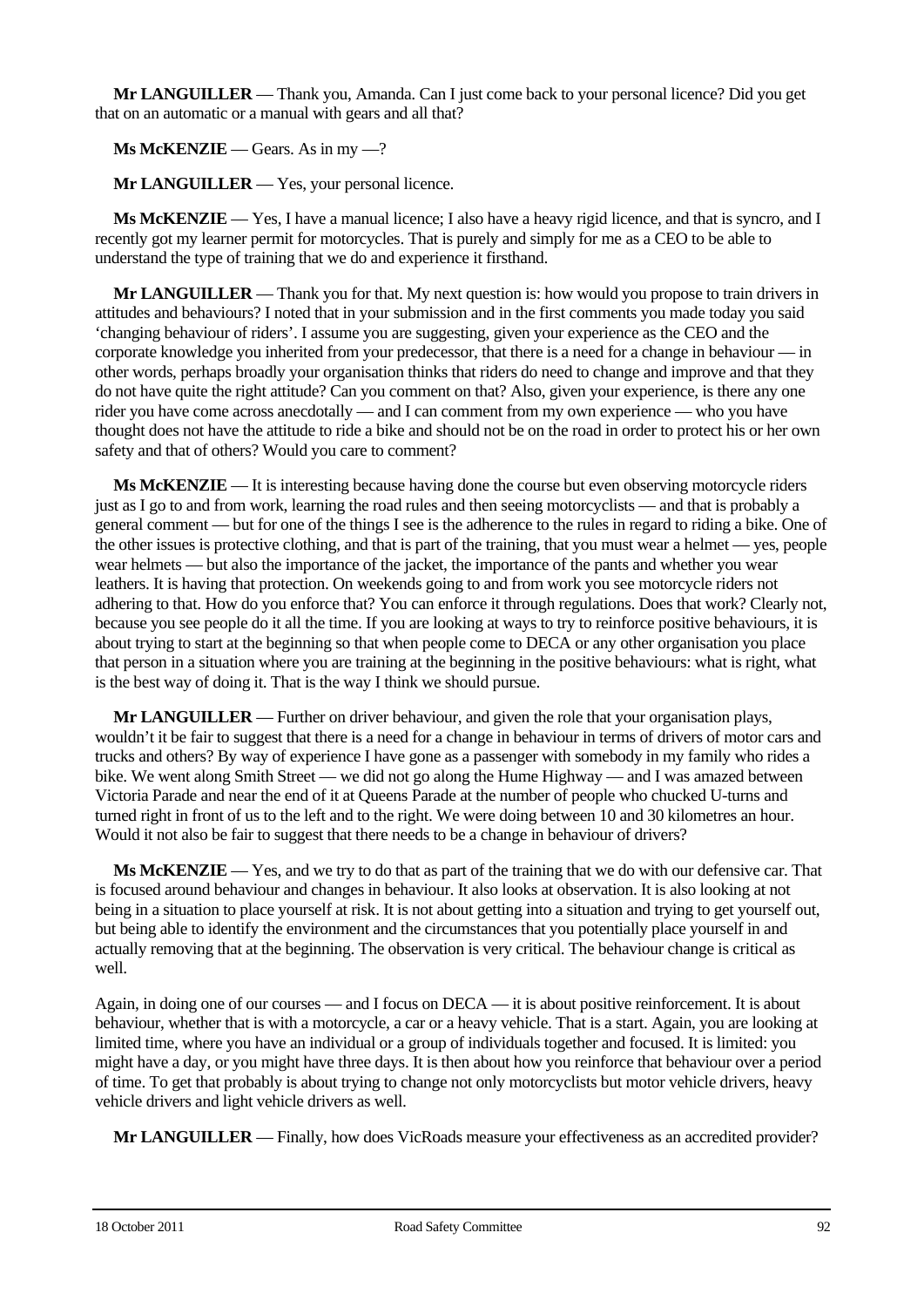**Ms McKENZIE** — Good question. We have a service agreement, so we get audited regularly against certain criteria. It is about how we train, so our training is audited and our assessments are audited, and that is done on a regular basis. There would be a set of criteria that they would come and audit it against.

**The CHAIR** — Yesterday we received some evidence from Parks Victoria that covered the off-road riding experience. We saw some YouTube video material of younger people riding on single tracks, and your own report comments on off-road riding on a number of levels. One is the aspect that there are under-age riders riding off-road or using dirt bikes. A question has already been raised in relation to off-road licence endorsement, but I want to draw out your view of what training could be provided to off-road dirt bike riders. Just building upon the earlier question, does DECA provide any such training along those lines; and should there be any other accreditation?

**Ms McKENZIE** — We do not do a lot of off-road training. That is certainly an area that we would look at, but again because you are dealing with different environments, I suppose it is making rules around that different environment. It is not on-road, so again you are dealing with uncontrolled environments. It is just making sure that people are aware. It is the observation behaviour. It is dealing with being able to plan and looking at the differences in regard to the hazard awareness and the riding conditions. It is about focusing around that.

We looked at endorsement of licences, but again it is focusing around those differences in regard to off-road versus on-road motorcycle — —

**The CHAIR** — When you say 'endorsement of licences', what do you mean by 'endorsement'?

**Ms McKENZIE** — Having a specific licence around dirt bike types of environments — a licence specific to that.

**The CHAIR** — Do you have any other comments you would make on the prevalence of under-age riders riding on dirt tracks?

**Ms McKENZIE** — No, but I do see it as a normal civilian person in Brunswick along the Merri Creek, where you would get a lot of young people on trail bikes riding around those tracks, unsupervised. The difficulty around that is the policing of those areas as well.

**The CHAIR** — Yes, that was a comment that was made yesterday in terms of some of the difficulties in that regard.

I think Parks Victoria or DSE has a process of engagement with some off-road riders and some successful interventions and dialogue have been established by being in the same place at the same time, but it remains my own observation that there is a high incidence of off-road unlicensed riders. How we deal with that is a matter for the wisdom of my colleagues as we move forward.

**Ms McKENZIE** — Again, maybe it is about looking at providing areas where you have an element of supervision where people can actually experience off-road riding but in a more supervised, controlled area; so designated areas within Parks Victoria may be a way to address that.

**The CHAIR** — Have you been to all the DECA training facilities?

**Ms McKENZIE** — I have. I have not gone out to Newborough, but I have certainly been to every location on a regular basis.

**The CHAIR** — Among those facilities do they have the potential to engage in some near off-road experience.

**Ms McKENZIE** — Probably Shepparton to some degree because it has got a range — it has two ranges; and Newborough is probably the main area where you could potentially do it because we have land adjacent to that which is a four-wheel-driving range that you could probably use for dirt bikes.

**The CHAIR** — So DECA could theoretically build a course that dealt with the off-road experience.

**Ms McKENZIE** — Absolutely.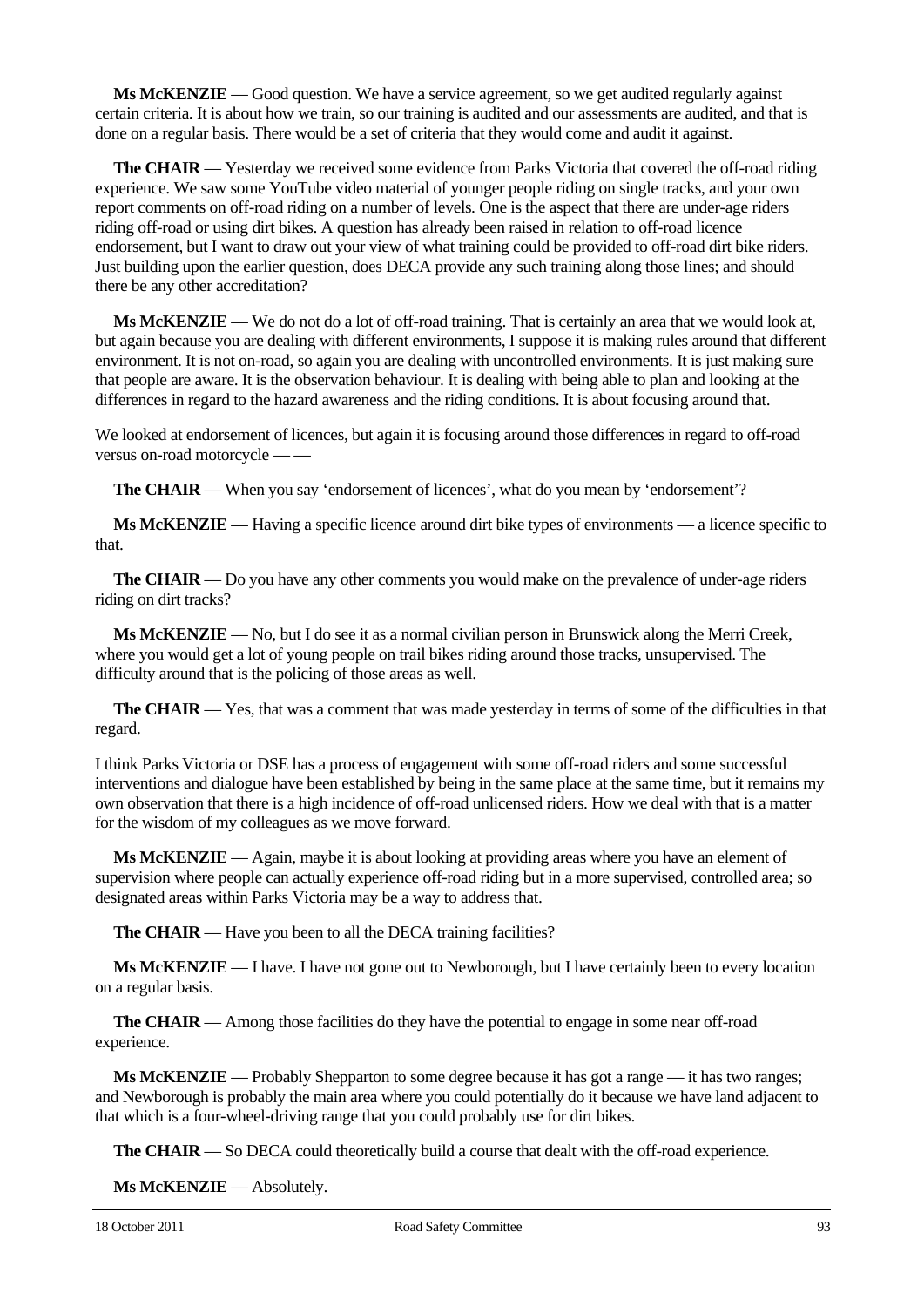**Mr LANGUILLER** — Just to conclude on the subject of off-road riding, would it be fair to suggest that the off-road issue generally has not been on the radar of your organisation?

**Ms McKENZIE** — I would say that is a valid comment. I think the focus has been more around normal licensing and training of motorcyclists on-road and not on dirt roads.

**Mr LANGUILLER** — Given your engagement with VicRoads particularly, have you had discussions about the future in terms of off-road, the licensing regime, the potential training and, quite frankly, if I might put it to you, the issue of injuries and casualties that happen in off-road situations which are very significant?

**Ms McKENZIE** — There is a forum. VicRoads has a forum that meets on a semiregular basis, so that is probably the forum where we can do more engagement.

**Mr LANGUILLER** — But have you done that with VicRoads in relation to off-road?

**Ms McKENZIE** — We have not. That is my understanding. I have attended one of the forums only recently. But that certainly can be something that is placed on the agenda of that particular forum with VicRoads and clearly other training providers.

**Mr PERERA** — Could you elaborate on your statement that unlicensed junior riders are riding in national parks, which we discussed just now, and that enforcement activities against them are inadequate or impractical?

**Ms McKENZIE** — As in that it is difficult to be able to enforce?

**Mr PERERA** — Yes.

**Ms McKENZIE** — I think that is true. In terms of being able to elaborate, I think going back to what I said previously, it is being able to work with Parks Victoria and VicRoads to be able to establish areas where people, and particularly young people, who want to do so, can experience and enjoy off-road riding. Maybe we could identify areas where it is more supervised and also to do designated training around that.

**Mr PERERA** — Why do you say 'impractical'?

**Ms McKENZIE** — It is, or it could be, because you will have to spend resources around that and you will have to designate particular areas, so that may be part of that impracticality in being able to identify those. But when you drive out every weekend you see there are particular areas throughout Victoria where there is a lot of off-road dirt bike riding that is taking place, which is unsupervised, and hopefully those people are experienced riders. For those younger people it would be far better if you are able to have designated areas where you have trained people who are able to provide support and, again, provide that positive behaviour training.

**Mr PERERA** — When you say 'inadequate enforcement', how do you enforce it? What are your recommendations, like policing or –

**Ms McKENZIE** — The difficulty with enforcement is having the number of police available to be able to do it. It would be perhaps looking at the regulations and being able to enforce that; that may be the way. Certainly I would focus on trying to change behaviour, and I would be doing that at an earlier stage, because if you can change behaviour — —

As an aside, we are looking at skills programs, even just with general driving and not with motorcycles. TAC is doing that. It is looking at ways that, as an organisation and a community, we can actually start to change. Informing people is to change behaviour. People are more willing, and their focus is around not getting themselves into situations. They are looking at the scenarios, they are looking at the environment, they are looking at the circumstances and they have the ability to then make those right decisions.

I just say one thing too, which is that the trainers, and I am sure the people behind the trainers, who work casual and part time, are passionate about motorcycles. They are motorcycle enthusiasts, so they are passionate. We are lucky that we have people who believe in what they do and want to transfer their knowledge and experience in a positive way.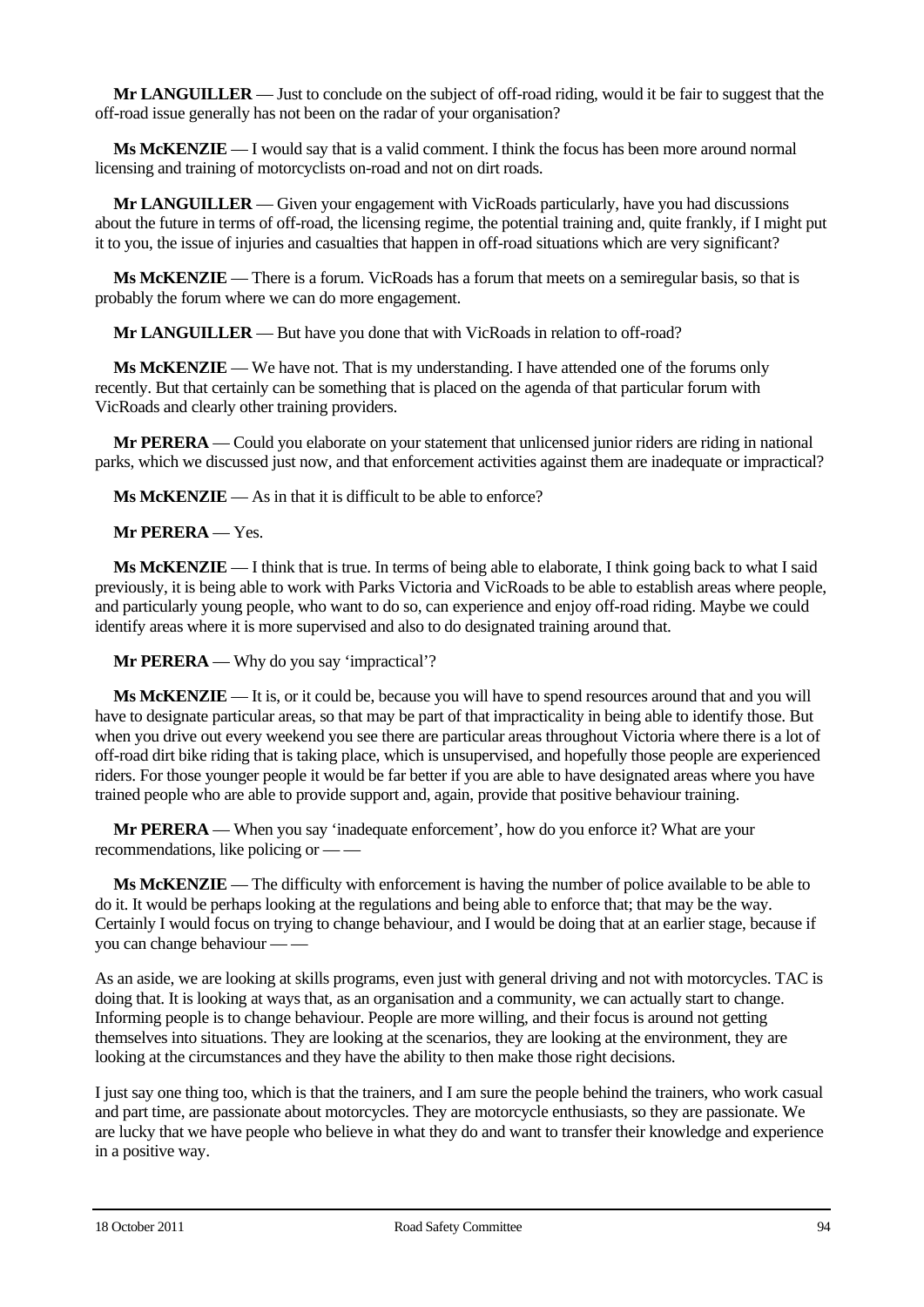**Mr ELSBURY** — Thank you very much for your submission. I have to disclose right now that I have actually done the training course with DECA. I went out and got my learners permit nine days ago. That was after probably 6 hours of being in the saddle. I have suddenly, in 6 hours, been given all the knowledge I need to be able to ride a motorcycle, apparently. I am not 100 per cent confident of that, but maybe caution is the best policy on that.

A number of the submissions that we received state that the current training licensing regime is inadequate and that people who lack the skills and knowledge to ride a motorcycle are being passed. What responsibility do providers have to not pass people who clearly have inadequate skills or knowledge, not reflecting on my own ability?

**Ms McKENZIE** — I tend to observe. Because I am at the office probably Saturdays and Sundays I am able to observe people who are doing the training. There have been incidents where we have made a decision that a person is not right in terms of — maybe it is on that particular day — being well balanced and being capable of handling a normal motorcycle or one of the other types of motorcycles. What are they called?

**Ms JENKINS** — Scooters?

**Ms McKENZIE** — Thank you. Scooters.

**Mr LANGUILLER** — We have a few around.

**Ms McKENZIE** — I know. That is another issue. We do make decisions. We will tell a person who is clearly not controlling a motorcycle or balancing right on a motorcycle or scooter, 'No, we are not going to proceed'. It may be that we say to that person, 'Maybe you need to do the introductory course', which is 4 hours, to give them an opportunity not in that particular environment and to move away and do something introductory.

**Mr ELSBURY** — I did the introductory course, and then I did the proper testing course as well. I calculate it was 6 hours total sitting on the back of a motorbike, hitting the heady speeds of 30 kilometres per hour. Now I have my learners permit.

**Ms McKENZIE** — And we say that we would like to increase the hours for training. Currently it is 8; we would say 16, and I am not sure whether 16 is the right number of hours also. Clearly it has come part way in terms of where it was years ago in regard to getting your licence, but the question is how you do that. As I said, maybe part of that is to be able to take people around designated routes, because you are right — you are only doing between 20 and 30 kilometres per hour in a semi-controlled area, and then you get your licence and go out onto the road. I have not gone out onto the road yet.

**Mr ELSBURY** — Would there be any sort of backing for people aged 16 plus, even though they are not allowed to have their learners permit, to ride a motorcycle? Would there be support for a youth-based training program which gets young people used to the vehicle even though they are not allowed to be out on the road? Also, would training facilities be capable of providing them with the experience they are going to need out there?

**Ms McKENZIE** — I am more than happy to look at pursuing that sort of case, because the more we get people trained and experienced the better off people are. Like most vehicle drivers, you get your licence and spend that time with a parent or an adult learning what the best way is to drive, and maybe there is something similar you can do for a period of time with a motorcycle rider. It is a bit more difficult clearly, but it is about looking at more inventive ways to address that issue, because after 8 hours you are out there.

**Mr TILLEY** — Mr Elsbury was just discussing with you the short courses and the limited skills that are picked up during those courses. My question leads to on-the-road and graduated licensing. After a 4 or 6-hour course we are passing people after they achieve a learners permit, as the current regime goes. Do you have any comments, or does DECA have any comments, in relation to a graduated licensing scheme? Firstly, are you aware of the proposal made by VicRoads?

**Ms McKENZIE** — Yes.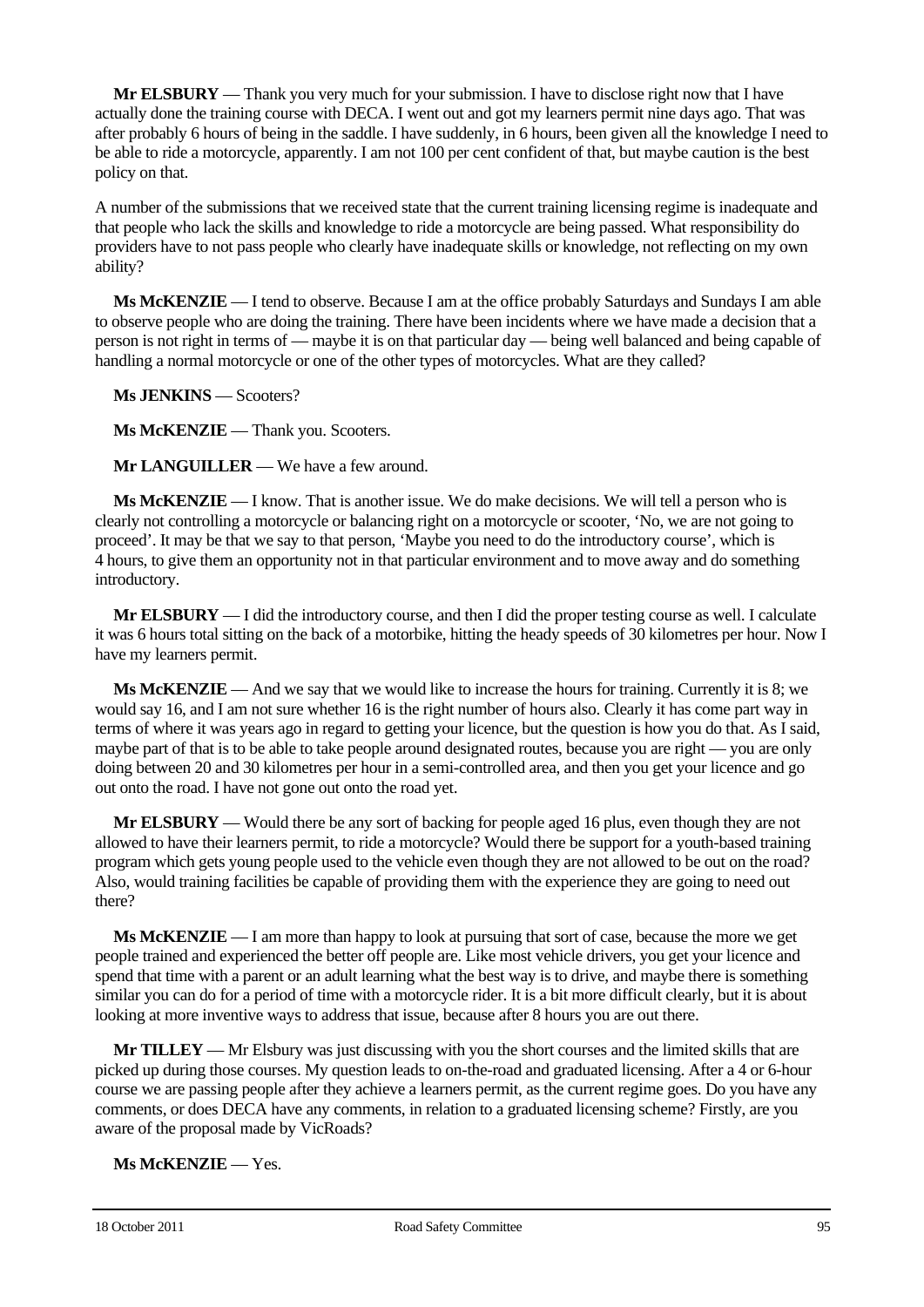**Mr TILLEY** — Terrific. The proposal by VicRoads is for the introduction of such a graduated licensing scheme.

**Ms McKENZIE** — We would seriously look at that as a means. Again, it is just my understanding that one of the things around that is getting people into the transport industry, because we have an ageing population in regard to truck drivers. It is looking at ways of being able to bring younger people into that field, so you could take that scenario and potentially look at that as something for motorcycle training. Again, it is difficult. The issue for anything is about getting experience, and unfortunately to get that experience you have to actually go into a totally uncontrolled environment to be able to do it. With accelerated licensing there are opportunities there, absolutely.

**Mr LANGUILLER** — If we come back to you, you said you have your learners permit and have yet to ride on the road. What kind of licence will you have in 12 months or 2 years time? Let us assume that you do not ride on the road.

**Ms McKENZIE** — If I do not ride on the road, I would not be pursuing a full licence. I can tell you that right now. To my mind — and this is just because of the ability at  $DECA - I$  will be spending time on a Saturday or Sunday over the next couple of months with those learners, going around with them and getting more experience. I suppose I am privileged in the sense that I am able to do that versus other people, but that is what I will be doing before I go out on the road.

**Mr ELSBURY** — Even you acknowledge that there needs to be more time spent off the road getting the skills built up?

**Ms McKENZIE** — Absolutely.

**Mr LANGUILLER** — But would you care to comment on the adequacy or otherwise of the current licensing regime?

**Ms McKENZIE** — For people like Andrew, I suggest you need to spend more time, particularly when you have people who may not do so, and it is kind of sexy these days to get your motorcycle licence. People are doing it because of reducing the cost of petrol and things like that, carbon and all those sorts of things, so people now are moving down that path of getting motorcycle licences. You have got people who may not have even experienced it. I have had experience on a trail bike because I was a farm girl, so for me it was not so difficult. But for other people it is difficult because they have never experienced it before. It is making sure that we do look at the fact that maybe you need to have more time, and how you do that is looking at the way we do our training.

Maybe it is part of the introductory aspect with your learners permit before you go for a permanent licence that you have to do more introductory work. It may be looking at ways, whether it be designated routes within metropolitan Melbourne or areas that we can designate such as park areas that allow for that type of riding, so that people do get it.

**Mr TILLEY** — Just on that aspect, is it similar to heavy vehicle access? Is it limited access for dirt roads?

**Ms McKENZIE** — Yes.

**Mr TILLEY** — I just wanted to clarify that.

**Ms McKENZIE** — That is a way.

**Mr LANGUILLER** — Your commentary, if I may, translates into saying that the current licensing regime is not adequate. Is that a fair reading of your commentary or not? I am trying to get it made very plain.

**Ms McKENZIE** — If you put it in the negative, I would say yes, and my own experience in doing that course is that if there is a possibility or an opportunity to give people more experience in a semi-controlled way — because it is never controlled — it is absolutely to give people the opportunity of having more exposure.

**Mr ELSBURY** — So perhaps closing off a small section of a Safeway car park on a certain day just to give people that little bit more experience of moving on the bike?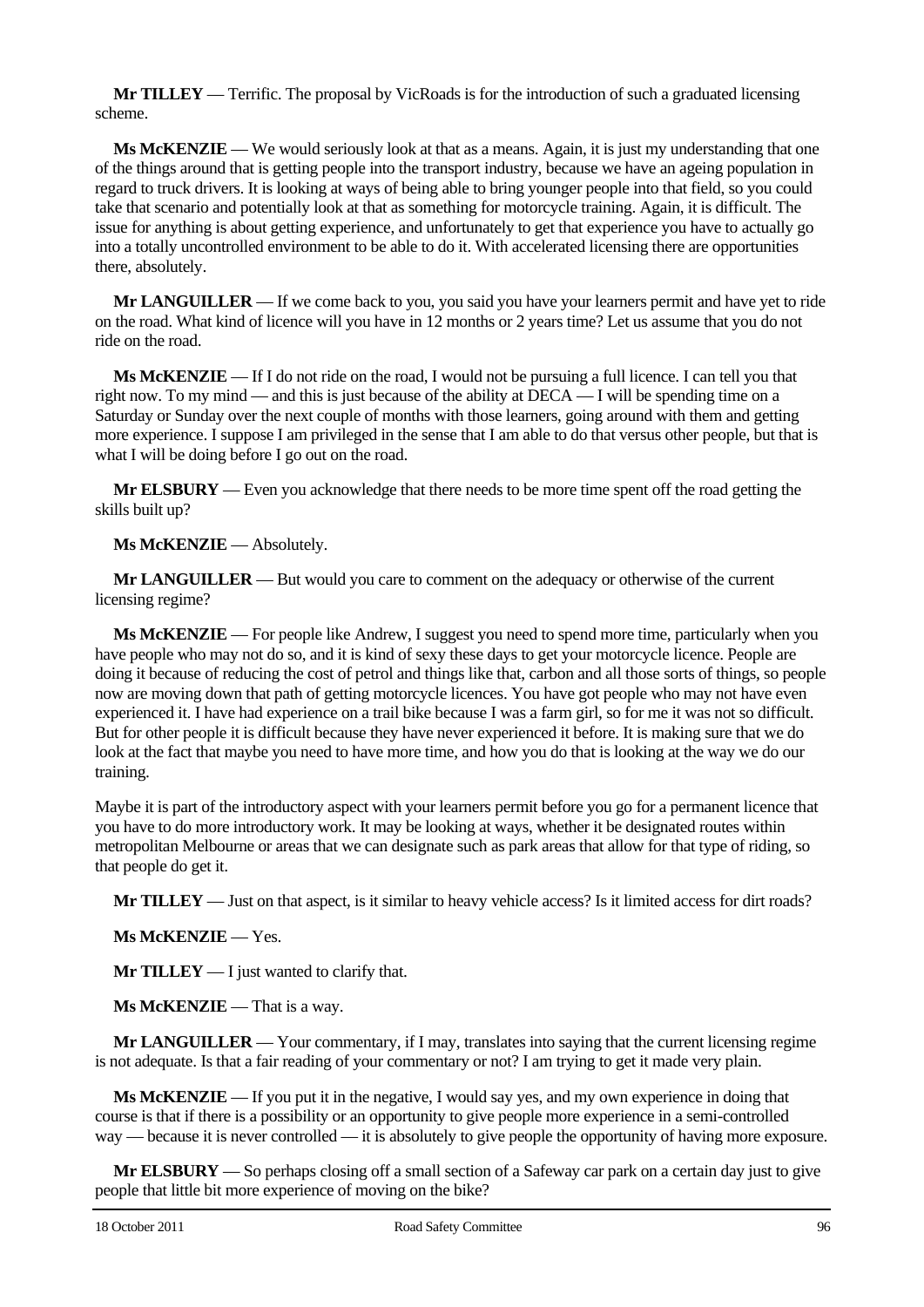**Ms McKENZIE** — Yes, because you are right, it is 20 to 30 kilometres an hour. Then if you go from that environment — —

**Mr ELSBURY** — To 100 kilometres per hour, or 110 potentially.

**Mr PERERA** — Particularly if you obtain the L-plate with the intention of riding but your circumstances change and you do not get the opportunity to ride, and then three months later your circumstances change back to what it was before and you can just come and make it into a licence?

**Ms McKENZIE** — Absolutely, with the way it is now that is what you can do. You can get your learners permit, as I understand it, and not ride, and then in 12 months time when you have the ability to get your provisional licence, as long as you pass on that day, you get your licence. Again, it is for Parliament, the regulators and the legislators to look at ways to work through those issues.

**Mr PERERA** — Do you have any recommendations?

**Ms McKENZIE** — I would look at making it compulsory to do more training, whether that is in a controlled environment on a range or whether it is being able to designate certain areas where you have trainers who can spend time with motorcycle learners, that again reinforces those behaviours. You can spend time riding through an area, visit a route, stop, go through the different scenarios, how did you do it, what would you do differently and, again, it is reinforcing those positive behaviours. But as any motorcycle rider would probably say, the best way of doing it is the experience, is being able to ride, and that is always a difficulty.

**Mr LANGUILLER** — Briefly, is there an additional action that you would like to see arising out of this committee's inquiry? If it were up to you, what would you do?

**Ms McKENZIE** — I would look at the licence itself, when you are able to get your learners permit and then your provisional licence. I would be probably looking at enforcing amounts of time required to be a rider on the roads, so it is the experience before you are able to go from your learners permit to your provisional licence. It is training. You might do it through DECA as we are a training organisation, but I would be looking at making sure that there is unlimited training. At the moment it is 8 hours, and we would look at extending that. It is about extending the training that is required but certainly looking at mandating people having experience prior to going to the next step of getting a full licence.

**Mr TILLEY** — Taking into account your comments on more compulsory training, the question it relates to is the way that DECA conducts its business. Why does DECA not refuse to offer the test-only option and require all its students to do a pre-test training? Is this based on a financial decision?

**Ms McKENZIE** — I am not sure whether I can answer in terms of the financial decision. I do not think the licence regulators support that. To some degree it would be a financial issue. Is there the opportunity of making money? But my view is that having experienced it myself I would be looking at trying to increase the amount of training for people who want to go down the path of motorcycle licences.

**Mr TILLEY** — Perhaps doing a pre-course before actually applying for it?

**Ms McKENZIE** — Yes.

**Mr ELSBURY** — It would be very difficult for one training provider to come out and say, 'You have to do this before we allow you to do the test', especially when you have all the other training providers saying, 'You only have to do this and then do the test and you do not have to worry about what people are doing' because everyone is going to take the easy option unless they are conscientious like me.

**Ms McKENZIE** — Yes, with the financial issues I would suggest you would probably need to support it to make sure it happens across the board, and that you would regulate so that it does happen. If you look at the level playing field, it is making sure that everyone is on a level playing field, because we know that there might be so-called level playing fields but in reality it is probably not. We see that in all different things. Yes, we would look at it, but I would agree that it is probably better legislated and then regulated.

**Mr TILLEY** — Does DECA use simulators?